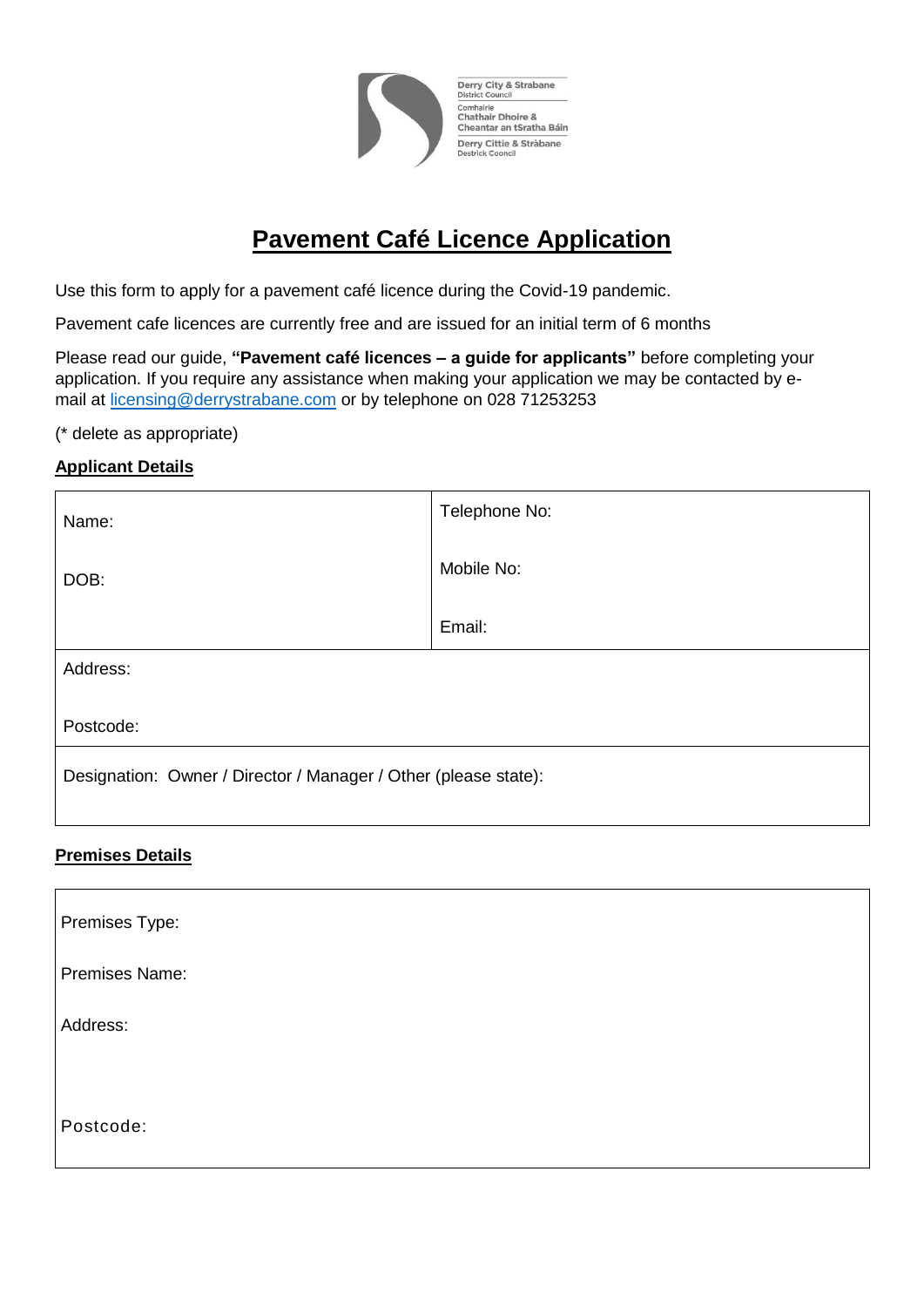## **Proposed Days and Hours of Operation of the Pavement Café**

| Days:     | <b>Hours</b> |     |  |
|-----------|--------------|-----|--|
|           | From:        | To: |  |
| Monday    |              |     |  |
| Tuesday   |              |     |  |
| Wednesday |              |     |  |
| Thursday  |              |     |  |
| Friday    |              |     |  |
| Saturday  |              |     |  |
| Sunday    |              |     |  |

#### **Alcohol consumption details**

| Will alcohol be consumed within the boundary of the Pavement Café?                                                             |  |  | <b>YES</b> | NС  |  |
|--------------------------------------------------------------------------------------------------------------------------------|--|--|------------|-----|--|
| Are the premises licensed under the Licensing (NI) Order 1996?                                                                 |  |  | YES        | NC. |  |
| If yes, is the premises a:<br><b>Guest House with</b><br>Off Sales<br>Hotel<br><b>Public House</b><br>Restaurant<br>Restaurant |  |  |            |     |  |
|                                                                                                                                |  |  |            |     |  |

## **Details of the proposed licensed café area:**

| Is the pavement café: i) directly outside (adjacent to) OR ii) remote from* the premises? |                                      |  |
|-------------------------------------------------------------------------------------------|--------------------------------------|--|
| If remote, where is the location?                                                         |                                      |  |
| Length of proposed café area (m)                                                          | Depth of proposed café area (m)      |  |
| Width of existing footpath (m)                                                            |                                      |  |
| Is the area within 10m of a road junction?<br>Yes / No*                                   | Distance to road junction in metres: |  |

#### **Note**:

For remote pavement cafes, you must provide a **management plan** or **risk assessment** outlining how you intend to maintain control over the pavement café.

You must include with your application:

- a **location plan**, scale of 1:1250 showing the location of the premises, shown by a red line, so the application site can be clearly identified
- a **site plan**, scale of not less than 1:100, detailing the dimensions and layout of the proposed pavement café area and the relationship between the pavement café area and the streetscape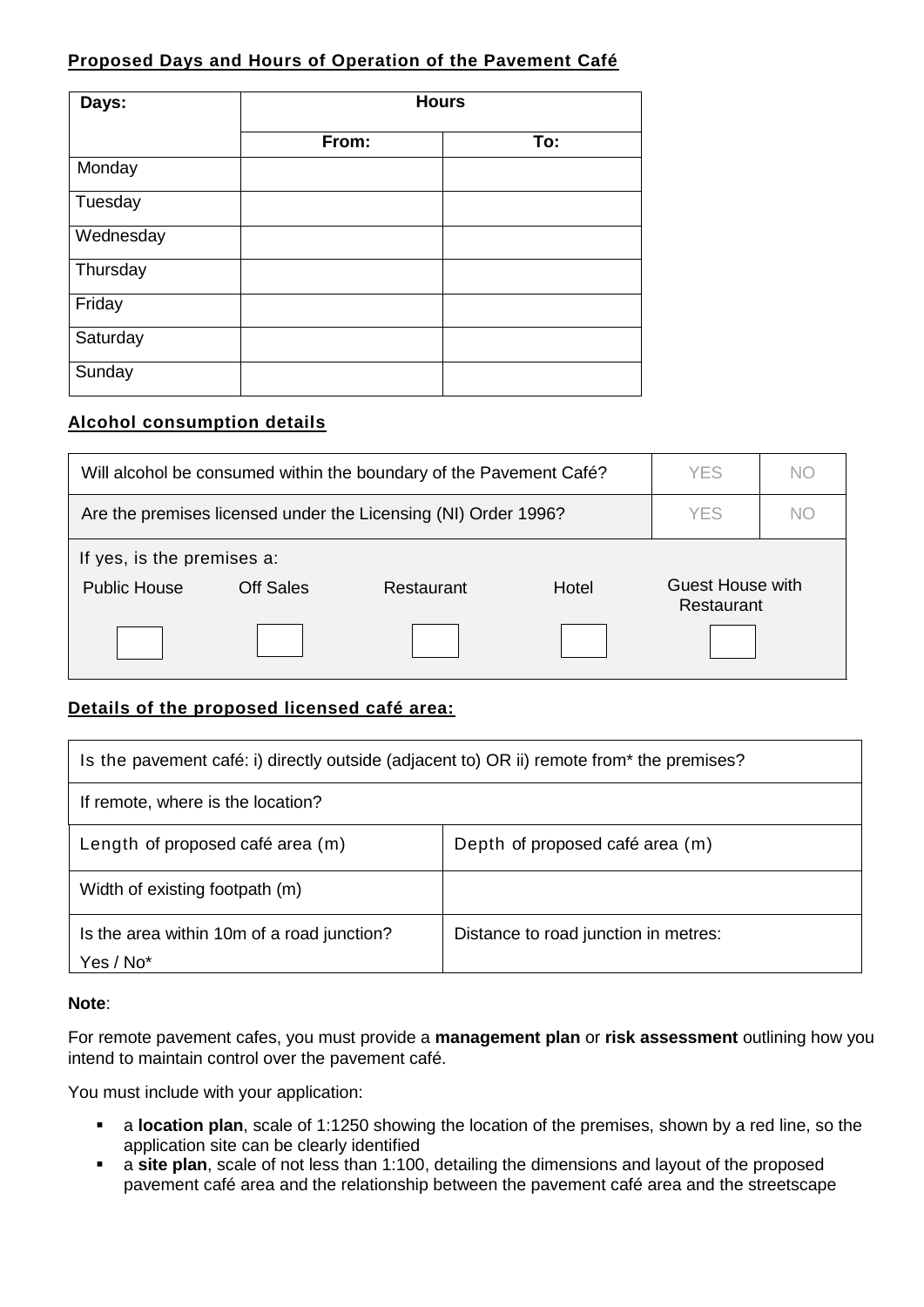## **Enclosure and furniture details**

| Number of tables:                                                               | Number of chairs:                                     |  |  |
|---------------------------------------------------------------------------------|-------------------------------------------------------|--|--|
| Number of umbrellas / parasols:                                                 | Number of space heaters:                              |  |  |
| Do you intend to install a fixed awning above the pavement café area? Yes / No* |                                                       |  |  |
| Details of any additional furniture:                                            |                                                       |  |  |
| Where will the furniture be stored when the premises are closed?                |                                                       |  |  |
|                                                                                 |                                                       |  |  |
| What type of barrier or enclosure will surround the pavement café area?         |                                                       |  |  |
| Height of barrier or enclosure (m):                                             | Will a tap rail be provided to the barrier? Yes / No* |  |  |

## **Documentation required**

| The following documents must be submitted with your completed application<br>form:                                                                                         | Enclosed | <b>Not</b><br>applicable |
|----------------------------------------------------------------------------------------------------------------------------------------------------------------------------|----------|--------------------------|
| Location Plan: to a scale of 1:1250, showing the location of the premises, shown<br>by a red line, so the application site can be clearly identified                       |          |                          |
| Site Plan: to a scale of not less than 1:100 showing access points, building lines,<br>boundaries, kerbs, table and chair arrangement, bins, lighting, trees, other items. |          |                          |
| Details of the furniture, including photographs, manufacturers' brochures, etc.                                                                                            |          |                          |
| Risk assessment / Management plan (required for remote pavement cafes)                                                                                                     |          |                          |

| I make this application to Derry City and Strabane District Council for a pavement café<br>licence, under the provisions of the Licensing of Pavement Cafés Act (Northern Ireland) 2014<br>and I confirm that, to the best of my knowledge and belief, the information provided on this<br>application form and submitted documents is correct. |  |
|-------------------------------------------------------------------------------------------------------------------------------------------------------------------------------------------------------------------------------------------------------------------------------------------------------------------------------------------------|--|
| I confirm that the prescribed Public Notice has been placed in a prominent place at or near<br>the premises. I confirm that it can easily be read by the public, and that it will be displayed for<br>28 days from the date of this application                                                                                                 |  |
| I confirm that public liability cover (minimum £5 Million) will be in place for the licensed area<br>for the duration of the licensed period                                                                                                                                                                                                    |  |

**Signature of Applicant: Date: Date: Date: Date:** 

The completed application form may be returned by post or by email:

| Post   | Derry City and Strabane District Council, Licensing & Safety Advisory Group, 98 Strand<br>Road, Derry, BT48 7NN |
|--------|-----------------------------------------------------------------------------------------------------------------|
| e-mail | licensing@derrystrabane.com                                                                                     |